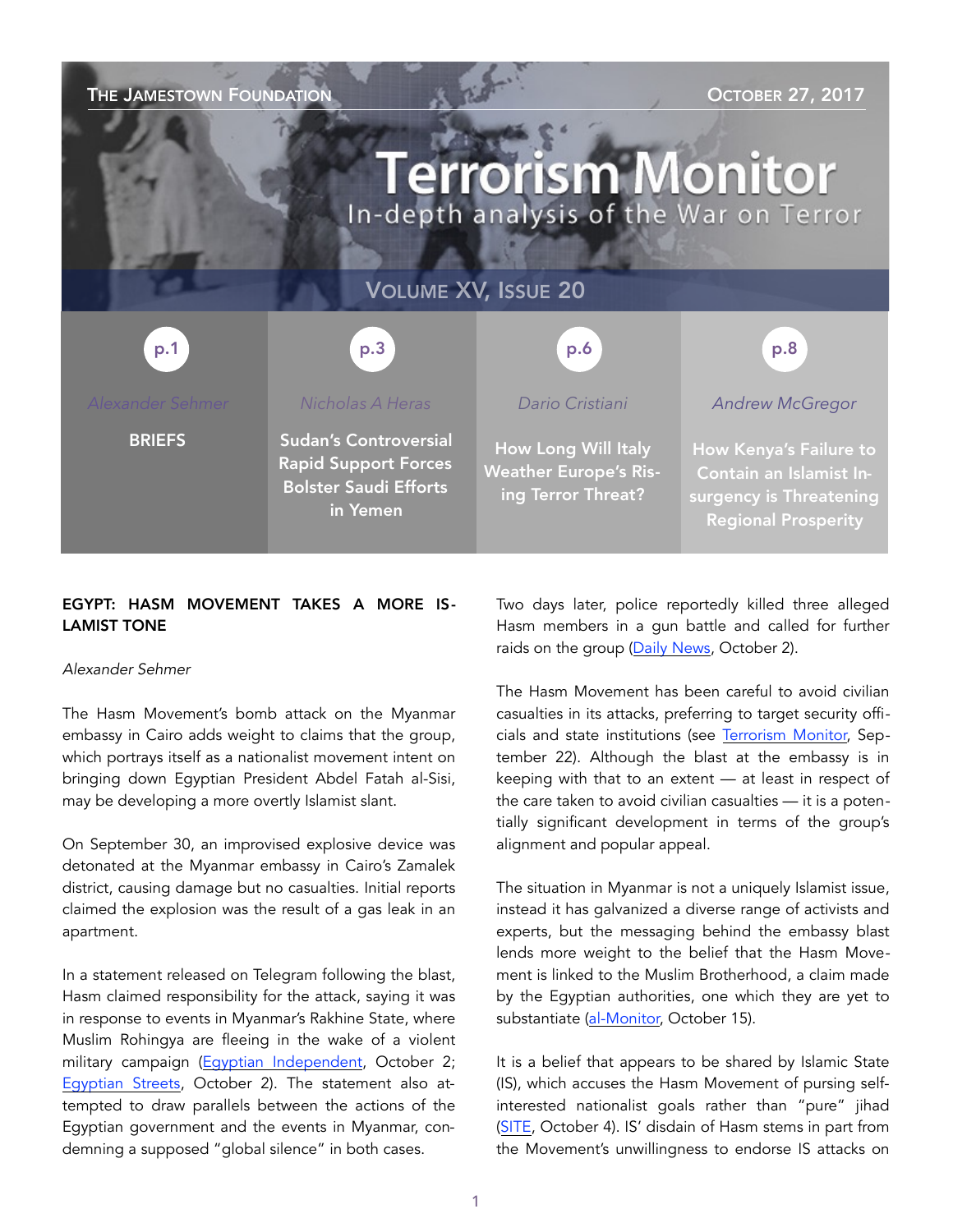Egypt's Copts. IS fighters killed scores of people in separate suicide bombings on Coptic churches in Tanta and Alexandria in April [\(Daily Sabah](https://www.dailysabah.com/mideast/2017/04/09/at-least-40-killed-dozens-injured-in-bomb-attacks-on-egyptian-churches), April 9).

Hasm condemned both of those attacks, but with the Myanmar embassy bombing and its play on the plight of the Rohingya, the Hasm Movement appears to be attempting to broaden its appeal and may be growing more Islamist in its outlook.

## MALI: A STEP FORWARD FOR THE PEACE PROCESS

## *Alexander Sehmer*

After months of clashes, a ceasefire deal between Malian rebels and the pro-government Platform militia is a positive development for Mali, but attacks by jihadists continue to undermine security.

On September 20, the Tuareg separatists of the Coalition of Azawad Movements (CMA) and members of the Platform militia signed a peace deal in Bamako ([Africa](http://www.africanews.com/2017/09/22/mali-s-rival-tuareg-groups-sign-peace-deal-after-years-of-fighting/)-[News,](http://www.africanews.com/2017/09/22/mali-s-rival-tuareg-groups-sign-peace-deal-after-years-of-fighting/) September 22). The deal built on an earlier truce that had allowed Kidal State Governor Sidi Mohamed Ag Ichrach to return to the regional capital in northern Mali for the first time in several years ([Sahelien,](http://sahelien.com/en/mali-sidi-mohamed-ag-ichrach-has-arrived-in-kidal-to-prepare-the-return-of-the-administration/) August 23).

The move is a boost for Mali's stuttering peace process, but the gains remain tempered by jihadist violence. Even as the rebels signed their truce, there were a number of attacks on Malian soldiers and troops with the United Nations Mission in Mali (MINUSMA) ([MaliActu,](http://maliactu.net/mali-un-soldat-tue-dans-une-embuscade-deux-camps-militaires-attaques/) September 20). A second attack later in the month killed three MINUSMA Peacekeepers ([MaliActu,](http://maliactu.net/mali-3-casques-bleus-tues-5-blesses-dans-une-attaque-contre-un-convoi/) September 24). Unsurprisingly, the government has extended for another year the state of emergency in Mali, which has been in place since November 2015 ([MaliActu](http://maliactu.net/letat-durgence-au-mali-proroge-dun-an/), October 21).

The Mali-Niger border area has also grown increasingly dangerous [\(Asharq al-Awsat](https://aawsat.com/english/home/article/1059321/gunmen-kill-12-niger-gendarmes-near-mali-border), October 21). Over the border, the killing of four U.S. soldiers, along with four of their Nigerien counterparts, in an ambush near the village of Tongo Tongo in the Tillaberi region on October 4 adds to the concern ([AllAfrica,](http://allafrica.com/stories/201710060123.html) October 5; [MaliActu,](http://maliactu.net/embuscade-meurtriere-au-niger-un-4e-soldat-americain-retrouve-mort/) October 6).

It appears to still be unclear exactly who the perpetrators of the attack were, and there are troubling suggestions that villagers may have been complicit by delaying the troops from leaving.

Possibly, it was the work of the local arm of IS, led by Abu Walid al-Sahrawi, the former spokesperson for the Movement for the Unity and Jihad in West Africa (MUJAO) ([see Hot Issue,](https://jamestown.org/program/attack-u-s-special-forces-niger-preliminary-assessment/) October 26). The group could be attempting to gain greater prominence. That in turn could bring them into conflict with the dominant al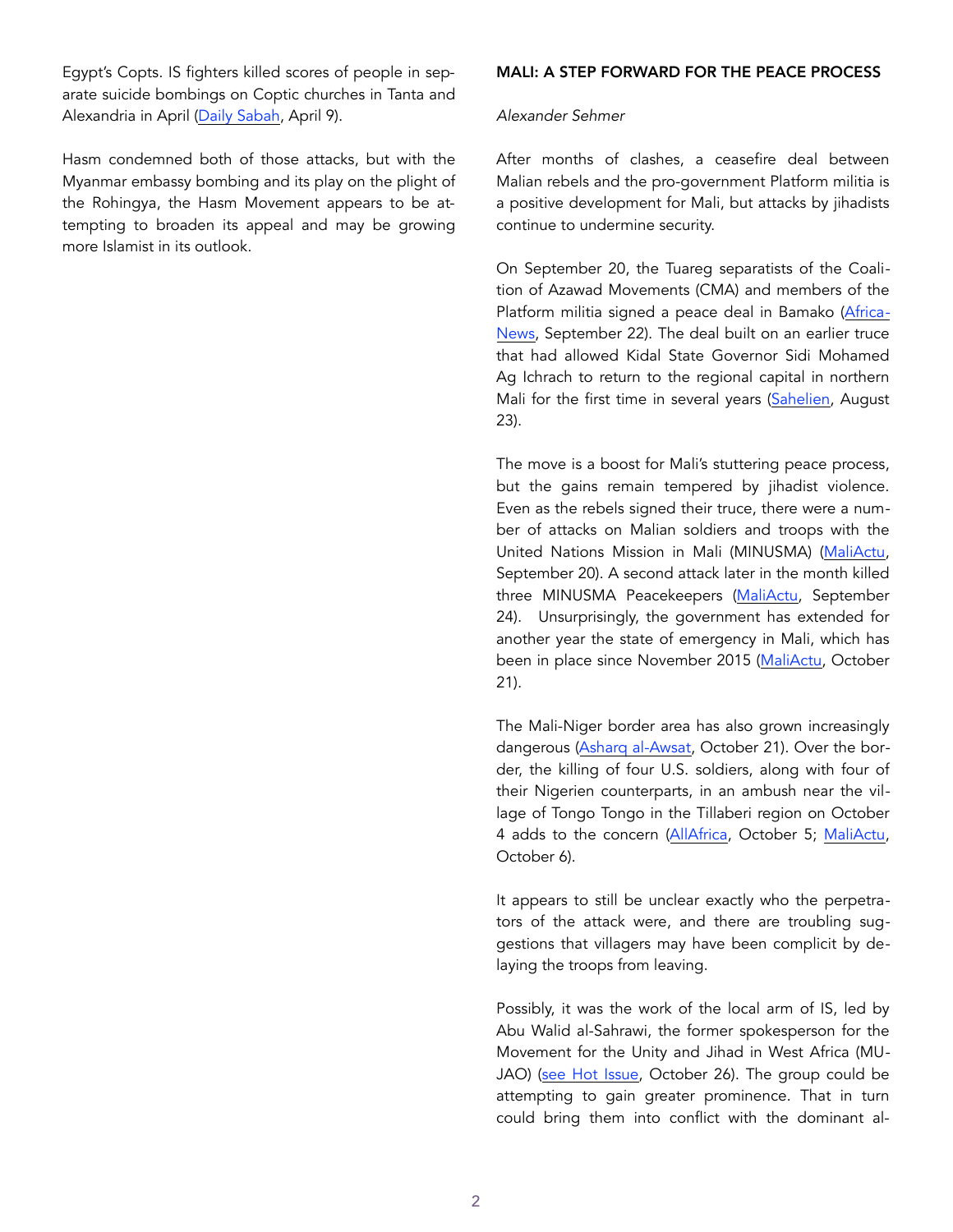Qaeda alliance, Jamaat Nusrat al-Islam wal Muslimeen (JNIM).

Earlier this month, jihadists with JNIM, which is led by the Ansar Dine chief Iyad Ag Ghali, released a video announcing they had executed local hostages as a warning to those who might collaborate with the security forces ([aBamako,](http://news.abamako.com/h/171532.html) October 9). That tactic is more closely associated with IS, and if true could indicate an attempt to consolidate its position.

Positive steps in the peace process should allow the government to better focus on tackling the jihadists. The Sahel G5 force could help in that regard. The joint anti-terror effort between Mali, Niger, Burkina Faso, Chad and Mauritania is supposedly edging closer to becoming operational. The pace of developments, however, remains painfully slow.

# Sudan's Controversial Rapid Support Forces Bolster Saudi Efforts in Yemen

## *Nicholas A Heras*

In late September, the military leader of Sudan's Rapid Support Forces (RSF), General Muhammad Hamdan Daqlu (a.k.a. "Hametti"), unintentionally sparked controversy by announcing that 412 Sudanese soldiers had been killed in the war in Yemen, a figure of which most Sudanese people were wholly unaware [\(al-Sayha](http://www.alnilin.com/12891788.htm) [Khar-toum], September 27; [Akhbar al-Yemen](https://www.yemenakhbar.com/1081909) [Sanaa], September 27).

In fact, Sudanese military forces have been participating in the coalition campaign in Yemen since 2015, fighting against the Ansar Allah (Houthi) movement and its allies, composed mainly of forces loyal to the former Yemeni president Ali Abd-Allah Saleh ([Press TV](http://www.presstv.com/Detail/2017/08/26/532964/Sudan-more-soldiers-Yemen-Aden) [Tehran], August 26; [YouTube](https://www.youtube.com/watch?v=GYnLFo4fCdY), March 22; [YouTube,](https://www.youtube.com/watch?v=HMHsBZ06ZHk) November 9, 2015; [YouTube,](https://www.youtube.com/watch?v=bO8e9eYYoBA) October 27, 2015). [1] They are a core ground component of coalition forces in Yemen, serving in multiple regions of the country ([al-Araby al-Jadid,](https://www.alaraby.co.uk/english/news/2017/6/13/sudan-to-deploy-more-troops-to-fight-yemen-war) June 13).

Saudi Arabia's recent efforts to create a buffer zone inside northern Yemen have led to the increasing deployment of the RSF ([al-Sudan al-Youm](http://alsudanalyoum.com/2017/09/29/%D8%B9%D8%B1%D8%A8%D9%8A21-%D9%87%D9%84-%D8%A8%D8%AF%D8%A3-%D8%A7%D9%84%D8%B3%D9%88%D8%AF%D8%A7%D9%86-%D8%A8%D8%B9%D9%85%D9%84%D9%8A%D8%A9-%D8%AC%D8%B1%D8%AF-%D9%85%D8%B4%D8%A7%D8%B1%D9%83%D8%AA/) [Khartoum], September 29; [Sudan Tribune](http://www.sudantribune.com/spip.php?article62681) [Khartoum], June 9). Their presence, however, is not without its drawbacks as a Houthi information war has made much of the RSF's highly problematic past.

## Janjaweed Militias

The RSF is one of the most powerful components of the Sudanese military. It is deployed mainly for counter-insurgency operations and includes among its troops a significant number of the Janjaweed militias that were linked to systematic human rights abuses in the Darfur region, particularly between 2003 and 2008. These forces have also been implicated in further systematic human rights abuses in Sudan, allegedly carried out in more recent counterinsurgency campaigns ([YouTube,](https://www.youtube.com/watch?v=U043Ucrt9QQ) August 2; [Asharq Alawsat,](https://english.aawsat.com/ahmedyounis/news-middle-east/sudanese-president-orders-rsf-handle-mercenaries-insurgents) May 14; [Human Rights](https://www.hrw.org/news/2017/05/03/us-prioritize-rights-sudan-evaluation)  [Watch,](https://www.hrw.org/news/2017/05/03/us-prioritize-rights-sudan-evaluation) May 3; [Human Rights Watch,](https://www.hrw.org/report/2015/09/09/men-no-mercy/rapid-support-forces-attacks-against-civilians-darfur-sudan) September 9, 2015). [2]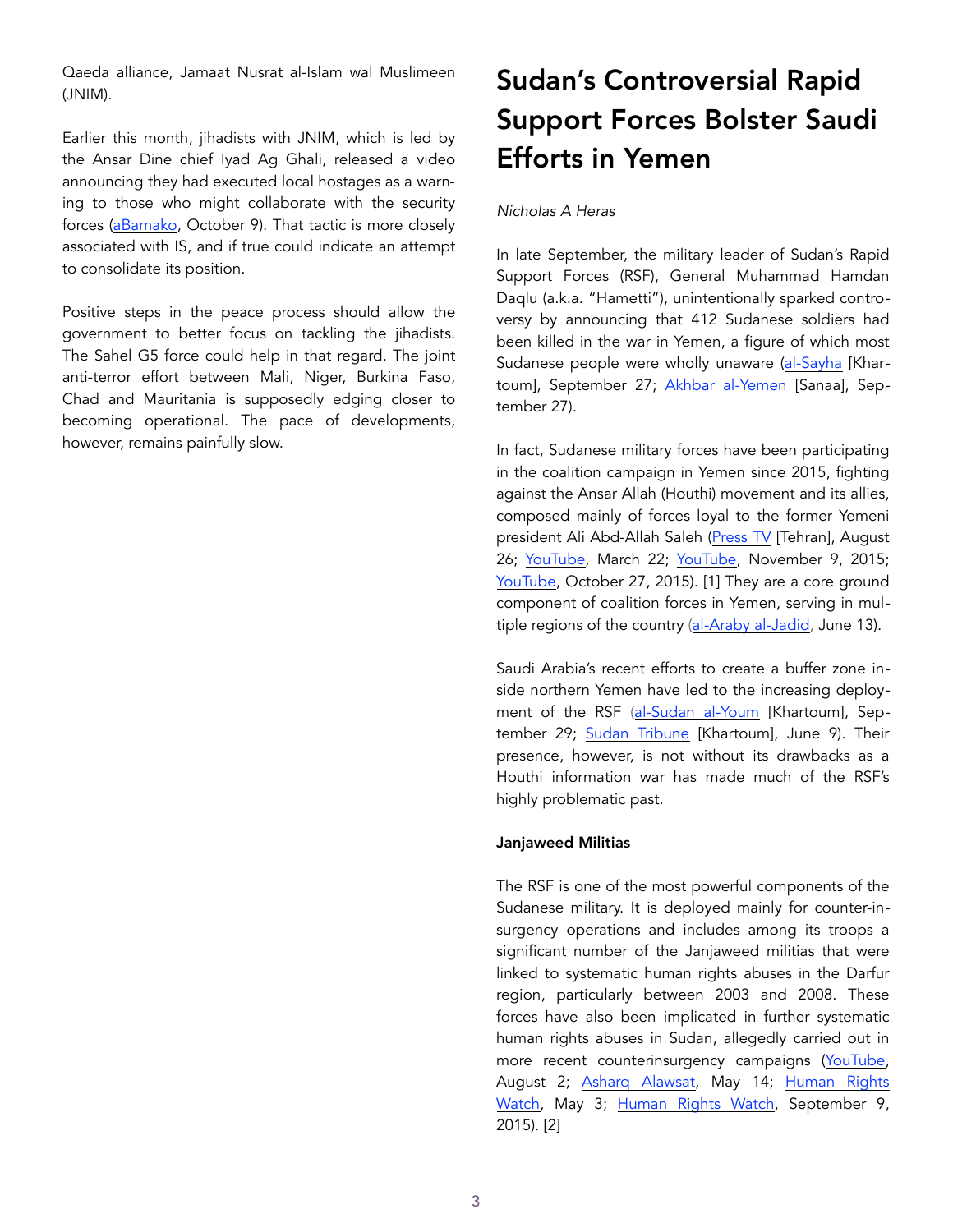The force is considered to be a type of "praetorian guard" for Sudanese President Omar al-Bashir, himself the subject of an International Criminal Court indictment for war crimes and genocide due to the activities of the Janjaweed militias in Darfur. [3]

Al-Bashir's decision to deploy the RSF in Yemen reflects the nature of the coalition's counter-insurgency campaign there, particularly for Saudi Arabia, which has seen its southwestern provinces become the target of debilitating cross-border raids and missile attacks by the Houthis and their allies. [4] As coalition forces have made gains in central and southern Yemen, generally under the command of the United Arab Emirates (UAE), the Saudi military has sought to consolidate its position in the north, clearing the border regions and capturing critical Red Sea ports from the Houthi movement and its allies. [5] Now Saudi Arabia is looking to aggressively clear and hold large areas of northern Yemen and, limited by its own military's manpower constraints, Riyadh made sure the RSF's counterinsurgency capabilities were written into its planning for its campaign. [6]

Sudan's participation in the coalition campaign in Yemen is also reportedly tied to an effort by Saudi Arabia and the UAE to pull al-Bashir away from his previous close ties to Iran ([al-Monitor,](http://www.al-monitor.com/pulse/ru/originals/2015/11/sudan-saudi-arabia-war-yemen-houthi-economy.html) November 23, 2015). The Gulf States are underwriting the Sudanese military's participation in Yemen, and that financial support is believed to be crucial for al-Bashir whose government is reeling from ongoing insurgencies at home, the loss of oil revenue from the independence of South Sudan and the imposition of sanctions ([al-Jazeera](http://www.aljazeera.net/knowledgegate/opinions/2017/8/10/%D8%A7%D9%84%D8%AC%D9%8A%D8%B4-%D8%A7%D9%84%D8%B3%D9%88%D8%AF%D8%A7%D9%86%D9%8A-%D9%81%D9%8A-%D8%A7%D9%84%D9%8A%D9%85%D9%86-%D8%A3%D9%88%D8%A7%D9%86-%D8%A7%D9%84%D8%B1%D8%AD%D9%8A%D9%84) August 10).

## Controversial Counterinsurgency Force

The RSF has supported Saudi border security operations, and it is one the lead forces in the Saudi directed campaign to capture several northwestern Yemeni prov-inces, particularly in Hajjah governorate [\(al-Akhbar](http://al-akhbar.com/node/284064) [Beirut], September 30; [Sudan Tribune](http://www.sudantribune.com/spip.php?article62567) [Khartoum], May 27).

In January, the coalition captured the strategic Red Sea port city of Midi, which was believed to be one of the hubs for arming the Houthi movement via maritime supply lines maintained by Iran's Republican Guard Corps (IRGC). The wider Hajjah governorate, however, remains the site of ongoing and fierce clashes between

coalition forces and the Houthis and their allies ([Sudan](http://www.sudantribune.net/%D8%B9%D9%86%D8%AF%D9%85%D8%A7-%D8%AA%D8%B5%D9%86%D8%B9-%D8%A7%D9%84%D8%AD%D9%83%D9%88%D9%85%D8%A9-%D8%A7%D9%84%D9%85%D8%B1%D9%8E%D8%AF%D9%8E%D8%A9-%D9%88%D8%AA%D9%81%D8%B4%D9%84-%D9%81%D9%8A)  [Tribune,](http://www.sudantribune.net/%D8%B9%D9%86%D8%AF%D9%85%D8%A7-%D8%AA%D8%B5%D9%86%D8%B9-%D8%A7%D9%84%D8%AD%D9%83%D9%88%D9%85%D8%A9-%D8%A7%D9%84%D9%85%D8%B1%D9%8E%D8%AF%D9%8E%D8%A9-%D9%88%D8%AA%D9%81%D8%B4%D9%84-%D9%81%D9%8A) August 23; [YouTube,](https://www.youtube.com/watch?v=Os6xw9oOzXo) May 21). [8]

The RSF's experience as al-Bashir's lead counterinsurgency force in Sudan, where it also engages in interdicting smugglers, makes it potentially (at least in Saudi eyes) well-suited for this [\(Ida'at](https://www.ida2at.com/swat-forces-albasheer-yemen/), August 17; [Xinhua,](http://news.xinhuanet.com/english/2017-05/28/c_136322793.htm) May 28; [Asharq Alawsat,](https://aawsat.com/home/article/925721/%D8%A7%D9%84%D8%B3%D9%88%D8%AF%D8%A7%D9%86-%D8%A3%D9%88%D8%A7%D9%85%D8%B1-%D8%B1%D8%A6%D8%A7%D8%B3%D9%8A%D8%A9-%D9%84%D9%82%D9%88%D8%A7%D8%AA-%C2%AB%D8%A7%D9%84%D8%AF%D8%B9%D9%85-%D8%A7%D9%84%D8%B3%D8%B1%D9%8A%D8%B9%C2%BB-%D9%84%D8%AD%D8%B3%D9%85-%D8%A7%D9%84%D8%AA%D9%85%D8%B1%D8%AF) May 14). However, there is evidence that the RSF is facing difficulties in adapting its tactics to the more treacherous mountain terrain of Yemen, a landscape to which the Houthi movement and its allies are already well-adapted ([Arabi 21](http://arabi21.com/story/1037579/%D9%87%D9%84-%D8%A8%D8%AF%D8%A3%D8%AA-%D8%A7%D9%84%D8%B3%D9%88%D8%AF%D8%A7%D9%86-%D8%A8%D8%B9%D9%85%D9%84%D9%8A%D8%A9-%D8%AC%D8%B1%D8%AF-%D9%85%D8%B4%D8%A7%D8%B1%D9%83%D8%AA%D9%87%D8%A7-%D9%81%D9%8A-%D8%AD%D8%B1%D8%A8-%D8%A7%D9%84%D9%8A%D9%85%D9%86) [Sanaa], September 28). Indeed, the Houthis claim the majority of the casualties they have inflicted on the RSF over the course of 2017 are the result of ambushes in Hajjah governorate ([al-Masdar News](https://www.almasdarnews.com/article/sudan-plans-send-additional-forces-yemen-amid-heavy-casualties/) [Damascus], June 11; [al-Masdar News](https://mobile.almasdarnews.com/article/graphic-pictures-yemeni-troops-annihilate-entire-sudanese-contingent-paid-saudi-arabia/) [Damascus], May 23).

The RSF's participation in the coalition campaign in Yemen is also raising fears among international nongovernmental organizations that the force could commit similar abuses against civilian communities that support the Houthis as it is accused of perpetrating in Sudan ([IRIN News,](https://www.irinnews.org/news/2017/04/25/threatened-attack-yemen-port-will-trigger-catastrophe-aid-groups-warn) April 25). However, the Sudanese government has not disclosed which RSF units have been deployed in Yemen, and that information has not been furnished elsewhere for public analysis, making it difficult to realistically determine if components of the RSF that committed human rights abuses in Darfur are currently present in Yemen.

To date, the Sudanese military forces deployed in Yemen have not been linked to systematic human rights abuses. Nonetheless, their presence has provided opponents of the Saudi-led coalition with ample ammunition for information operations aimed at shifting the opinion of the international community against Saudi Arabia, the UAE and their coalition partners ([Yemen](https://yemen-press.com/mobile/news93038.html)  [Press](https://yemen-press.com/mobile/news93038.html) [Sanaa], March 10).

# Anger in Sudan

The Houthi movement and its allies have tried to implicate the RSF in what they claim is the mass displacement of hundreds of thousands of civilians in Hajjah governorate ([Yemen Press](http://www.yemenpress.org/yemen/he-visits-harad-and-midi-and-writes-this-is-one-of-the-biggest-crimes-saudi-arabia-forgotten-in-yemen.html) [Sanaa], July 4). Rather than presenting a battlefield challenge to the Houthis, the Sudanese forces may be more of a public relations liability for the Saudis, one exploited by the Houthi move-ment and its allies ([Russia Today,](https://arabic.rt.com/middle_east/892175-%D8%A7%D9%84%D8%AD%D9%88%D8%AB%D9%8A-%D9%8A%D8%AA%D9%88%D8%B9%D8%AF-%D9%82%D9%88%D8%A7%D8%AA-%D8%A7%D9%84%D8%AF%D8%B9%D9%85-%D8%A7%D9%84%D8%B3%D8%B1%D9%8A%D8%B9-%D8%A7%D9%84%D8%B3%D9%88%D8%AF%D8%A7%D9%86%D9%8A%D8%A9-%D8%A8%D8%A7%D9%84%D8%A5%D8%A8%D8%A7%D8%AF%D8%A9/) August 4). These pro-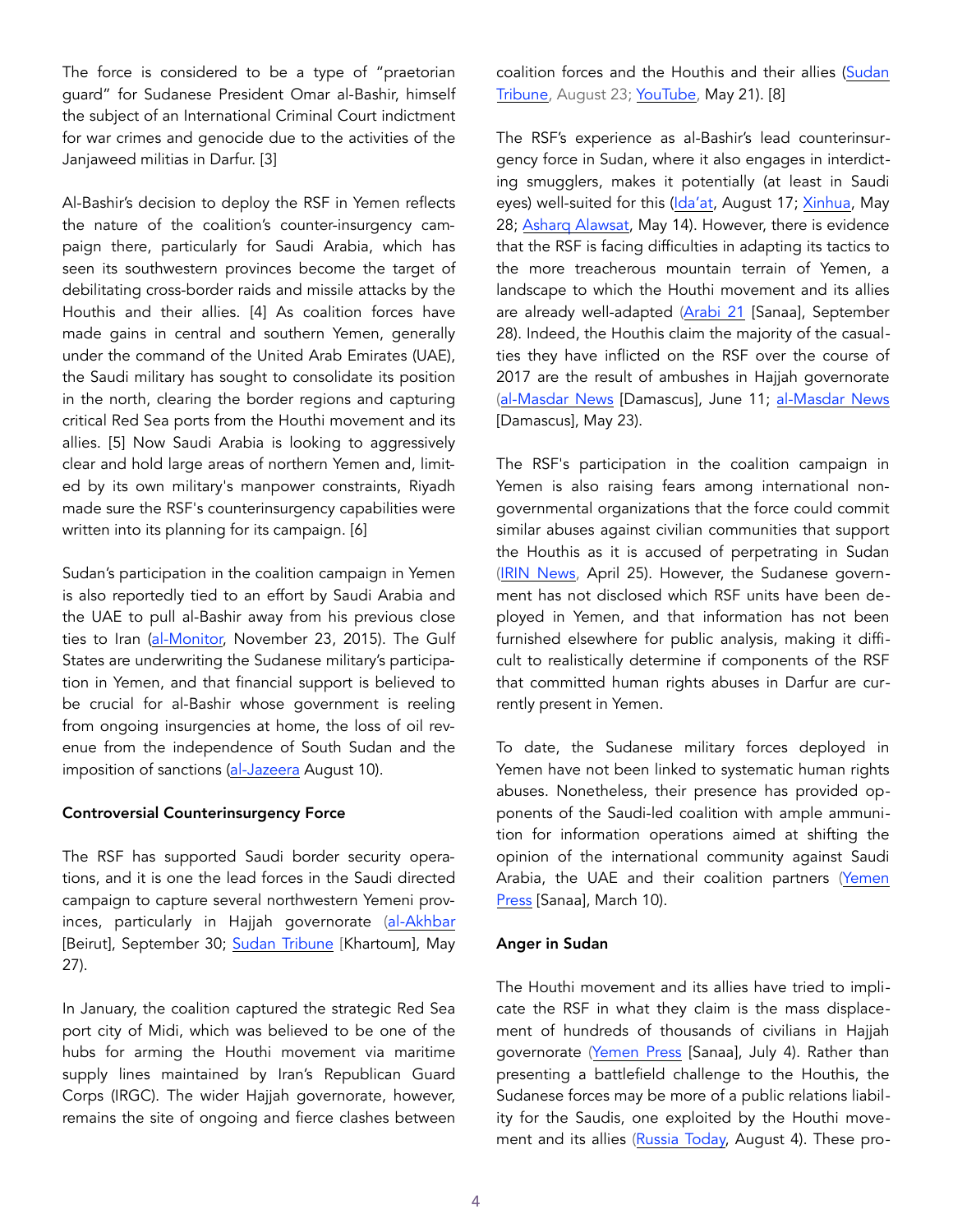paganda efforts portray the RSF, which is the core component of the Sudanese military contribution to the coalition in Yemen, as atrocity-prone Janjaweed mercenaries, hired out to Saudi Arabia for the profit of Sudan's war criminal president [\(Yemen Press](http://www.yemenpress.org/yemen/sudanese-as-cheap-mercenaries-and-scapegoat-for-the-emirate-and-saudi-defeats-in-yemen.html) [Sanaa], May 13).

The information campaign has further implications for both Sudan's al-Bashir and the coalition leadership, as the Houthi movement and its allies have focused their information operations on what they describe as the heavy casualties suffered by the RSF and other Sudanese forces in Yemen ([al-Alam](http://en.alalam.ir/news/3060126/Over-400-Sudanese-servicemen-killed-in-Saudi-led-war-on-Yemen) [Tehran], September 28; [al-Masdar News](https://www.almasdarnews.com/article/sudan-plans-send-additional-forces-yemen-amid-heavy-casualties/) [Damascus], June 11; [YouTube,](https://www.youtube.com/watch?v=j5HH-rSmUAY) May 12).

Those losses play badly at home, and the outcry in Sudan in the wake of Hametti's statement that nearly 500 Sudanese had been killed in Yemen, demonstrates just how much anger the topic can spark against al-Bashir and his decision to participate in the Yemen war [\(You](https://www.youtube.com/watch?v=WAWC2zDCcUs&t=11s)-[Tube](https://www.youtube.com/watch?v=WAWC2zDCcUs&t=11s), August 2; [Sudan Tribune](http://talkofsudan.com/al-bashir-visits-grave-of-sudanese-troops-killed-in-yemen/) [Khartoum], June 23; [Middle East Monitor,](https://www.middleeastmonitor.com/20170525-sudan-military-rejects-claims-of-heavy-losses-in-yemen/) May 25).

As the Saudi and Emirati-led coalition seeks to escalate its operations against the Houthis, particularly in the Red Sea and northern Saudi-Yemeni border regions, the RSF provides an important and battle-hardened force to compliment the coalition's local Yemeni partners. Its presence in Yemen, however, will continue to be an important subject for use in the information war against the coalition.

Further, the expeditionary deployment of the RSF to the Yemen conflict is significant, as it represents the next stage in the development of a multi-national force, led by the leading Gulf Arab states, to confront Iran and its partner and proxy forces in the wider Middle East region. Meanwhile, the RSF provides Sudan's al-Bashir with a revenue-generating force that can be used to support allies in conflicts throughout Africa, particularly in the trans-Sahara region, and in the Middle East.

*Nicholas A. Heras is a Fellow at the Center for a New American Security (CNAS) and a Senior Analyst for the Jamestown Foundation.* 

# **NOTES**

[1] Author's interviews with Saudi national security officials planning the coalition campaign in Yemen. Interviews conducted in Jeddah and Riyadh, Saudi Arabia (May 10-14, 2017).

[2] Jérôme Tubiana, Remote-Control Breakdown: Sudanese Paramilitary Forces and Pro-Government Militias, Small Arms Survey, April 2017, [http://www.css.ethz.ch/](http://www.css.ethz.ch/en/services/digital-library/publications/publication.html/57467515-a864-4b5d-839a-4d85945e857a) [en/services/digital-library/publications/publication.html/](http://www.css.ethz.ch/en/services/digital-library/publications/publication.html/57467515-a864-4b5d-839a-4d85945e857a) [57467515-a864-4b5d-839a-4d85945e857a.](http://www.css.ethz.ch/en/services/digital-library/publications/publication.html/57467515-a864-4b5d-839a-4d85945e857a) [3] Ibid

[4] Author's interviews with Saudi national security officials planning the coalition campaign in Yemen. Interviews conducted in Jeddah and Riyadh, Saudi Arabia, (May 10-14, 2017).

[5] Author's interviews with Saudi national security officials planning the coalition campaign in Yemen. Interviews conducted in Jeddah and Riyadh, Saudi Arabia (May 10-14, 2017).

[6] Author's interviews with Saudi national security officials planning the coalition campaign in Yemen. Interviews conducted in Jeddah and Riyadh, Saudi Arabia (May 10-14, 2017).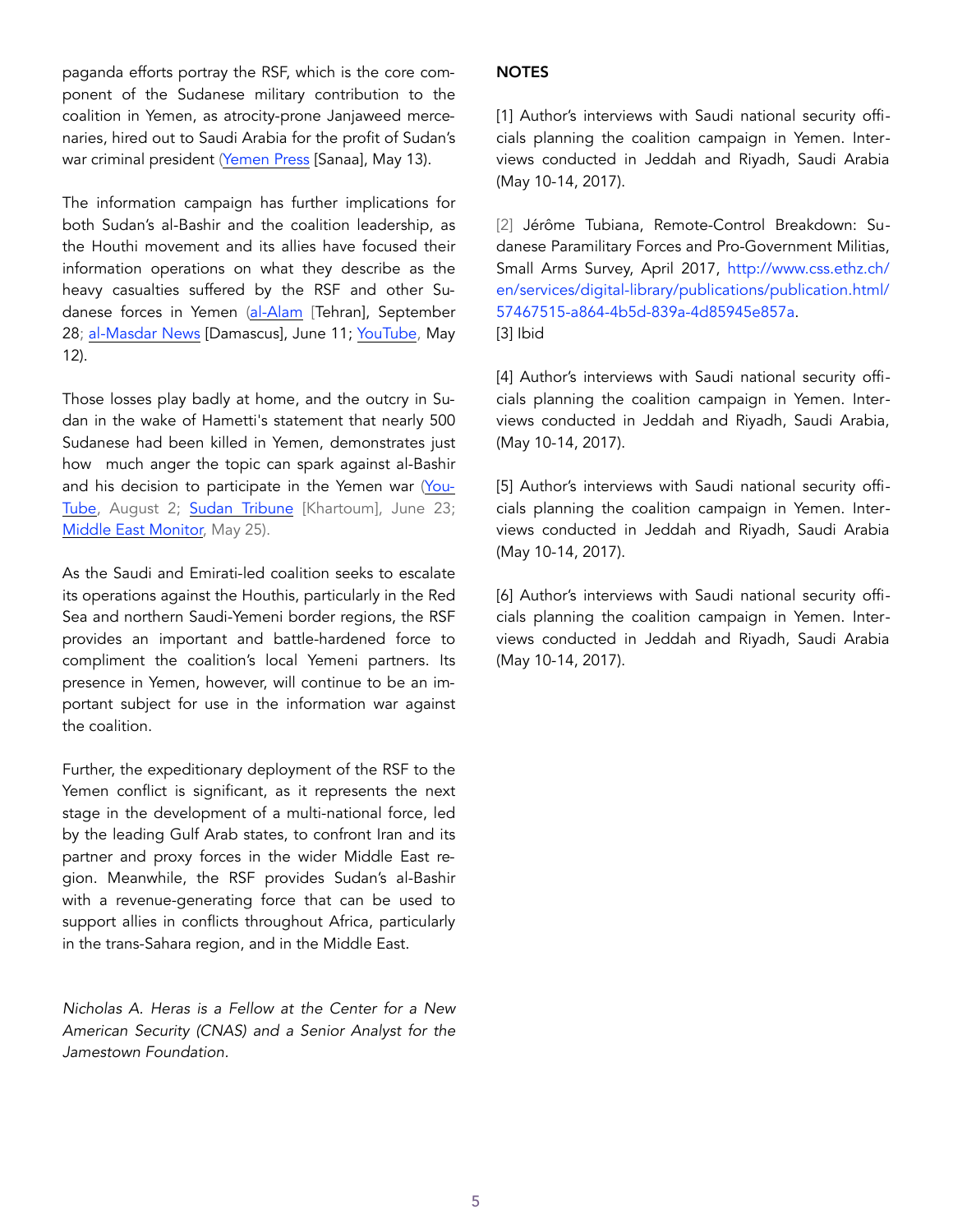# How Long Will Italy Weather Europe's Rising Terror Threat?

## *Dario Cristiani*

In recent months, Islamic State (IS) has made a number of public threats against Italy, with a number of its fighters expressing their willingness, via their Telegram channels, to target the country and claiming they will "conquer Rome" [\(La Repubblica,](http://www.repubblica.it/cronaca/2017/08/19/news/paura_terrorismo_espulsi_dall_italia_due_marocchini_e_un_siriano-173367567/) August 19, 2017, [La Stam](http://www.lastampa.it/2017/08/24/esteri/isis-fa-un-nuovo-appello-ai-lupi-solitari-attaccare-in-italia-YANLcoldFjdKUR45L6DB3K/pagina.html)[pa](http://www.lastampa.it/2017/08/24/esteri/isis-fa-un-nuovo-appello-ai-lupi-solitari-attaccare-in-italia-YANLcoldFjdKUR45L6DB3K/pagina.html), August 2[4, Il Corriere della Sera](http://www.corriere.it/video-articoli/2017/09/24/isis-torna-farsi-viva-libia-minacce-all-italia/f79384dc-a165-11e7-97ce-75ed55d84d04.shtml), September 24). However, while Europe has witnessed a significant rise in terrorist attacks over the past few years, Italy has so far managed to escape the violence.

Italy's exceptionalism cannot be explained purely as good fortune. A mix of socio-demographic factors is also at play, and the Italian security services have acquired considerable experience over the years in their fight against other forms of terrorism, tackling the Red Brigades, one of the fiercest and more efficient European terrorist organizations, in the 1970s and 1980s, as well as the Mafia.

Yet recent developments have meant that Italian intelligence agents and terrorism experts are now questioning not *whether* an attack will happen, but when and how ([Il](http://www.ilpost.it/2016/12/22/terrorismo-jihad-isis-italia/)  [Post](http://www.ilpost.it/2016/12/22/terrorismo-jihad-isis-italia/), December 22, 2016).

## Demographic Advantage

From a demographic perspective, Italy is very different to France, the United Kingdom (UK), Belgium and other northern European countries, benefiting from its peculiar demographic and social composition, the result of its migrant communities.

Although Italy was a colonial power between the late 19th and early 20th centuries — extending its influence to a greater or lesser extent in Libya, Ethiopia and Somalia — its colonial links have never been as deep as those of other European countries. This was reflected in the lack of mass migration from imperial territories to Italy in the years after the Second World War. In fact, Italy was primarily a country of emigration and, to a certain extent, remains so today ([La Repubblica](http://www.repubblica.it/scuola/2016/01/25/news/mappa_cervelli_in_fuga-134098899/), February 26, 2016).

Nonetheless, since the late 1980s, and particularly in the early 1990s with the eruption of the Balkans wars, Italy has become a major immigration center in Europe, and migrants from Muslim countries have made up a large number of these new arrivals. Since then, significant Islamic communities have developed, particularly in northern Italy. In the 1990s, Milan became a fundamentalist center in the landscape of European jihadism. Led by radical preacher Anwar Shabaan, Milan's Viale Jenner mosque was a recruitment hub for al-Qaeda and fighters headed to Bosnia ([Corriere della Sera](http://milano.corriere.it/notizie/cronaca/16_agosto_08/imam-mujaheddin-martiri-origini-radicalismo-analisi-2681b244-5d2b-11e6-bfed-33aa6b5e1635.shtml), August 8).

In demographic terms, however, this is incomparable to the inflows other European countries have seen, especially Germany, which actively encouraged the migration of Turkish laborers. The influx of migrants from Islamic counties to Italy is still young, and its second-generation — typically the generation more prone to radicalization — is still numerically weak compared to other countries in Northern Europe.

## Micro-culture of Inclusion

While the numerical weakness of the second generation is well acknowledged, it is often overlooked that in Italy, particularly outside of the major urban centers, there is a significant micro-culture of inclusion. This is linked to the economic structure of Italy, a structure that has emerged particularly following the collapse of big industry, but which has ensured that social relationships are very much centered around personal contacts and communitarian activities.

The Italian corporate landscape is dominated by smalland medium-sized enterprises (SMEs), which are spread all over Italy, not only around major urban centers. These account for 99 percent of Italy's economic activity, with 95 percent of them employing fewer than ten workers, according to Confcommercio ([Confcommercio,](http://www.confcommercio.it/-/le-piccole-e-medie-imprese-in-italia) May 7, 2009). In addition, at the time of Italy's post-war industrial expansion, the country did not rely on workers from abroad, instead it saw a significant wave of migration from the south of the country to the more industrialized north.

As a consequence, when Italy opened its doors to immigration, these factors meant that immigrant workers largely ended up settling in small urban enclaves or towns, avoiding the ghettoization of larger urban cen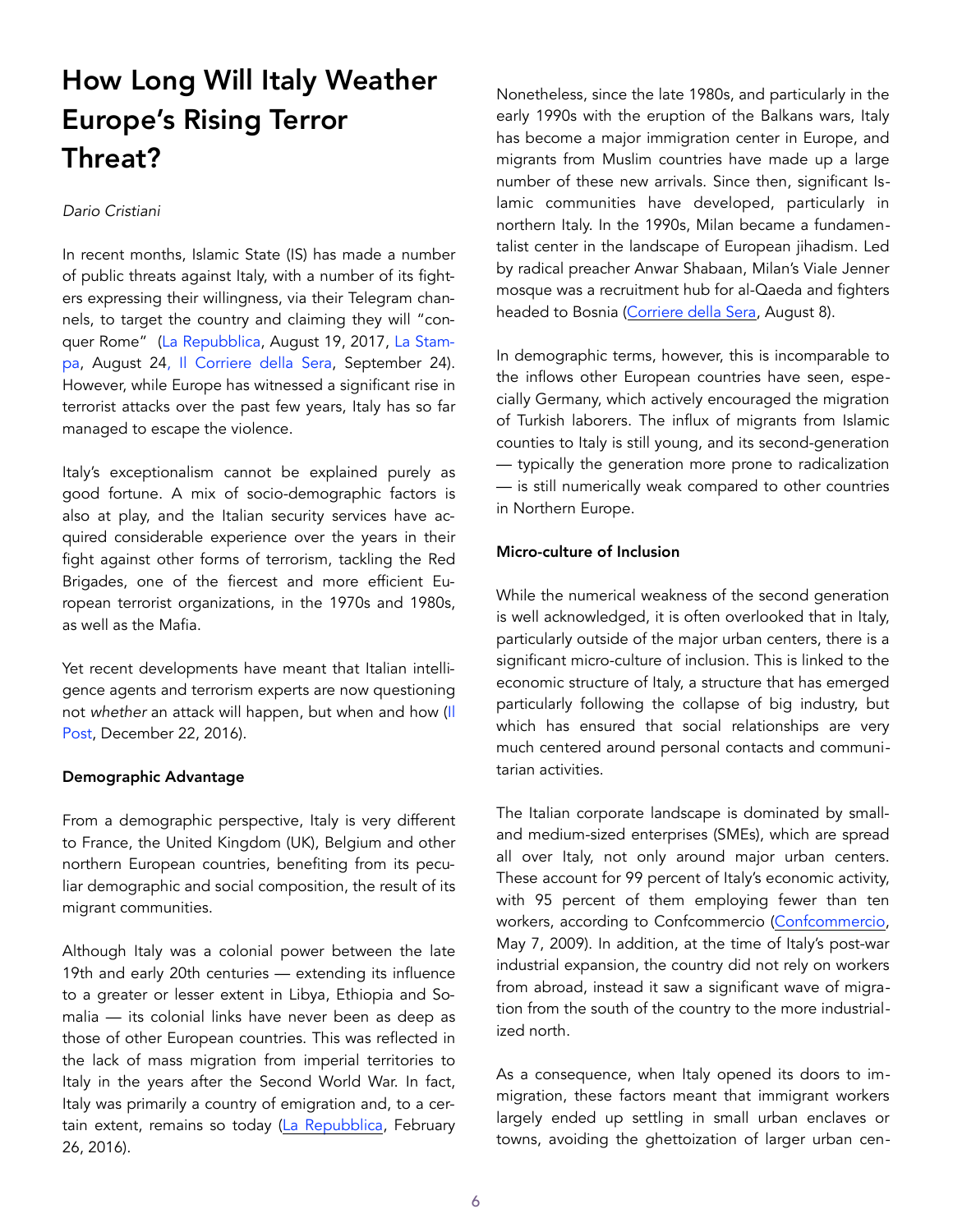ters. This has meant that despite having a number of dangerous suburban peripheries — such as Tor Sapienza and Tor Bella Monaca in Rome; Lambrate and Quarto Oggiaro in Milan; and Secondigliano and Scampia in Naples — Italy has not seen the development of urban centers of radicalization such as Molenbeek in Brussels, the *banlieues* of Paris or certain areas of London, Birmingham and Luton in the UK.

Researchers continue to search for a definitive common pattern that can explain the process of radicalization, many experts agree that in most cases radicalization occurs at the intersection between "an enabling environment and a personal trajectory." [1] Cultural and social narratives focused on divisions, conflicts and fears are likely to engender an enabling environment for radicalization, fostering division and alienation.

Although in some cases Italy's population centers are dominated by local parties that are right wing or xenophobic in their politics, local relations are based on a less confrontational and more nuanced micro-culture. Residents often know each other, sometimes work together and frequently interact with their neighbors. They generally have greater exposure to each other, something that is in stark contrast with the segregation that has developed in some European cities over the past 30 years.

#### Lessons From The Past

The third fundamental factor is Italy's past experiences combatting the Mafia, domestic terrorism and the politicization in jails.

In the 1970s, Italy witnessed a wave of politicization in its prisons, through the interaction of radical students and workers who started socializing, within the jails, with criminals. The phenomenon fed the rise of left-wing terrorism. Italy recognized the phenomenon early on. One of the key players in Italy's *Anni di Piombo* (the "Years of Lead"), Cesare Battisti, currently at the center of a thorny diplomatic dispute over his extradition from Brazil, was simply a "regular criminal" who became politicized in jail, as described by Judge Armando Spataro ([L'Espresso,](http://espresso.repubblica.it/internazionale/2017/10/05/news/cesare-battisti-quel-terrorista-e-assassino-sempre-protetto-dai-potenti-1.311478?ref=HEF_RULLO) October 5).

When, shortly after 9/11, an Italian painter named Domenico Quaranta, who suffered from mental health problems, became radicalized in jail and attempted to

carry out a number of attacks in Sicily, Italian authorities were forced to take action against potential radicalization well before it became an established trend in Europe ([La Repubblica,](http://www.repubblica.it/online/cronaca/metromilano/arresto/arresto.html) July 17, 2002, [Il Tempo,](http://www.iltempo.it/politica/2015/01/21/news/dall11-settembre-piu-di-venti-attentati-965912/) January 21, 2015). In another case in which radicalization occurred away from incarceration, Mohammed Game, a Libyan, tried to carry out an attack in Milan in 2009 (see [Terrorism Monitor,](https://jamestown.org/program/a-shift-in-terrorist-strategy-threatens-italian-national-security/) November 20, 2009).

Some observers claim that Italy is safe from terrorism because of the presence of Mafia groups, which acts as a deterrent against jihadist organizations ([Il Giornale,](http://www.ilgiornale.it/news/litalia-si-protegge-dai-terroristi-mafia-1195820.html) Nov 18, 2015). This is somewhat far-fetched, but the presence of organized criminal groups in Italy has compelled the state to strengthen its investigative and security capacities.

Despite claims to the contrary, the fight against the Mafia, particularly over the past 25 years, has been relatively successful in Italy ([ADN Kronos,](http://www.adnkronos.com/fatti/cronaca/2017/06/30/grasso-mafia-stragista-non-esiste-piu_l1qMhBSU1vdvWYDLqKr4PI.html) June 30; [il](http://ildenaro.it/news/93-cronache/69481/camorra-cantone-in-campania-si-e-indebolita-ma-e-aumentata-la-violenza-della-sua-azione)  [Denaro,](http://ildenaro.it/news/93-cronache/69481/camorra-cantone-in-campania-si-e-indebolita-ma-e-aumentata-la-violenza-della-sua-azione) April 27, 2016). In many cases, the leadership of these groups have been brought to book. Mafia organizations still operate in Italy and internationally, and remain involved in significant illegal activities, but they pose much less of a structural threat today than was the case in the 1980s and the 1990s.

The fight against these organizations has honed Italian security and investigative capacities. From the struggle against the Mafia, Italy has also learned to employ a more pro-active and preventive approach for dealing with suspects, extending the personal preventive measures usually reserved for those accused of links with criminal organizations. This has become clear over the past few years, with Italy relying heavily on instruments such as expulsion. An average of 14 people per year were expelled between 2004 and 2014, but this number has grown to about 123 per year in the past two years (II [Post,](http://www.ilpost.it/2016/12/22/terrorismo-jihad-isis-italia/) December 22, 2016).

## A Potential Target

To date, these factors have allowed Italy to remain free from Islamist terrorist attacks. However, Italian analysts and experts on counterterrorism are increasingly worried these buffers are now eroding. Second- and third-generation immigrants are set to become numerically more prominent in the coming years, complicating prevention and control efforts.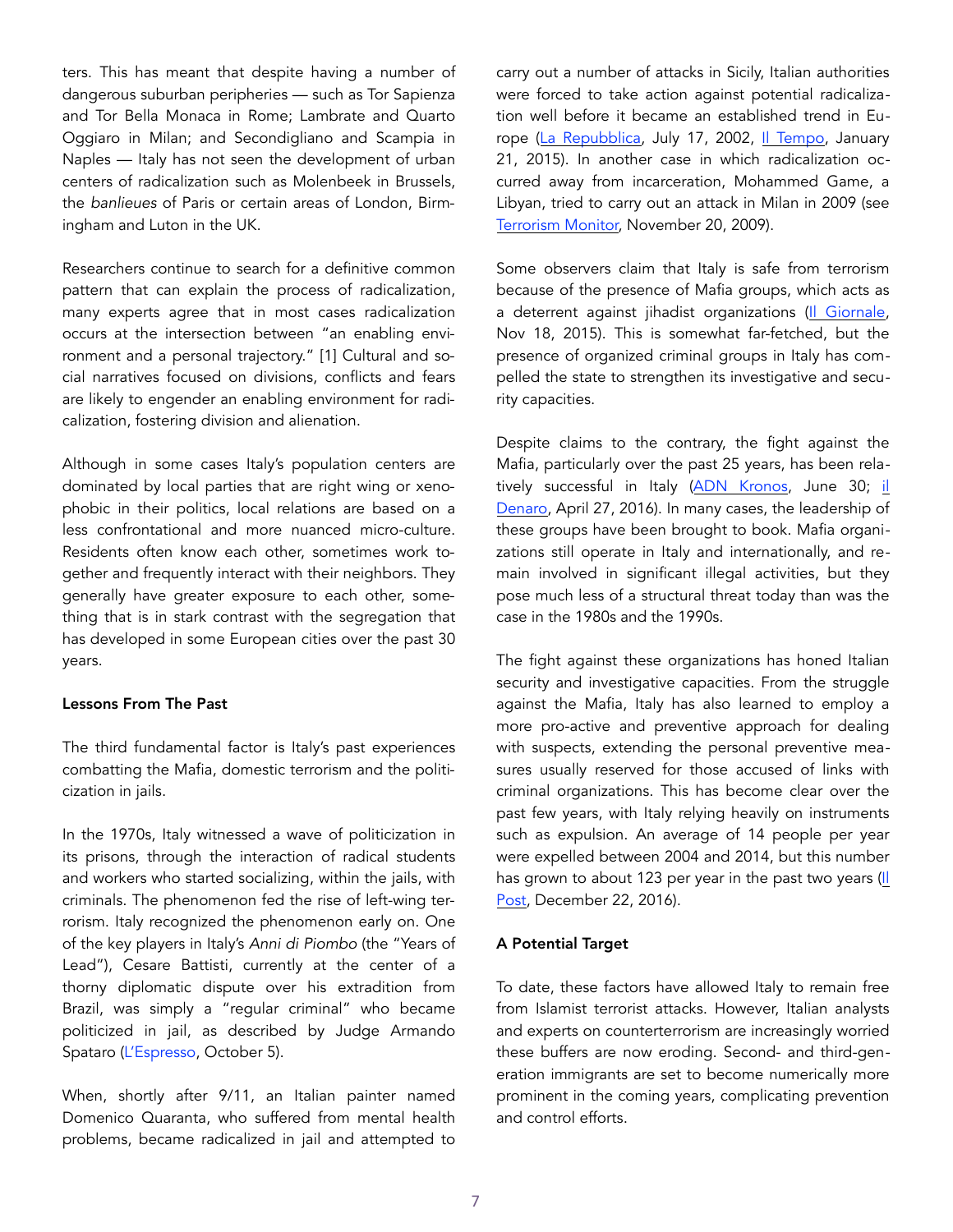Meanwhile, economic problems, the rising centrality of right-wing xenophobic and populist parties, the return of openly fascist groups (something forbidden by the Italian constitution) and a public discourse that is increasingly centered on an anti-migration focus have the potential to dismantle the micro-culture of inclusion that has so successfully mitigated against radicalization.

Finally, as a consequence of Italy's reliance on expulsion, militants are becoming increasingly aware that any overheard word or taped conversation could be used against them, and as such may reduce their public exposure. These changes may diminish Italy's ability to stave off an Islamist terror attack, a concern since by virtue of its geographic position and its political role in the world, Italy remains a target by default for many radical Islamists.

*Dario Cristiani is adjunct professor in International Affairs & Conflict Studies and the director of the Ex Training in Global Risk Analysis and Crisis Management at Vesalius College in Brussels. In addition, he is a political risk consultant. He received his PhD in Middle East & Mediterranean Studies from King's College, University of London, in 2015.* 

## **NOTES**

[1] Rogelio Alonso et al., 'Radicalization Processes Leading to Acts of Terrorism. A Concise Report Prepared by the European Commission's Expert Group on Violent Radicalization', 2008, 9.

# How Kenya's Failure to Contain an Islamist Insurgency is Threatening Regional Prosperity

## *Andrew McGregor*

Life in parts of Kenya's traditionally Muslim coastal region has become a nightmare of beheadings and midnight raids by masked assailants, compounded by the ineptitude of local security forces. In Lamu County, a historic center of Swahili culture, growing ethnic and religious tensions have proved to be fertile ground for the spread of a Kenyan offshoot of Somalia's al-Shabaab terrorist group. The struggle for Lamu is not an unfortunate but obscure episode in the War on Terror however; it is a battleground for the economic prosperity of East Africa.

Lamu County is the planned site of one of the most ambitious economic initiatives attempted in Africa — the Lamu Port-South Sudan-Ethiopia-Transport Corridor (LAPSSET), a \$24.5 billion project creating a network of roads, rail-lines and pipelines connecting South Sudan, Uganda, Ethiopia and Kenya, with the additional construction of three resort cities and a modern port and refinery at Lamu.

The county faces the Indian Ocean. It is culturally and religiously distinct from most of inland Kenya and traditionally Sunni Muslim, with an emphasis on Sufism. The county is divided into two parts — the mainland sector, and a region of 65 islands once prosperous from the trade in slaves and other products of the African interior. The largest economic activity is tourism, mostly restricted to the centuries-old Swahili trading ports on the islands. On the mainland, locals rely on agriculture, fishing and mining.

The local population consists of Swahilis, the dominant culture formed by a mixture of Bantu peoples with Arab and Persian traders that began in the 9th century; Orma, related to the Oromo of Ethiopia, Somalia and northern Kenya; Bajuni islanders; and the Aweer and Watta, both traditional hunter-gatherer groups.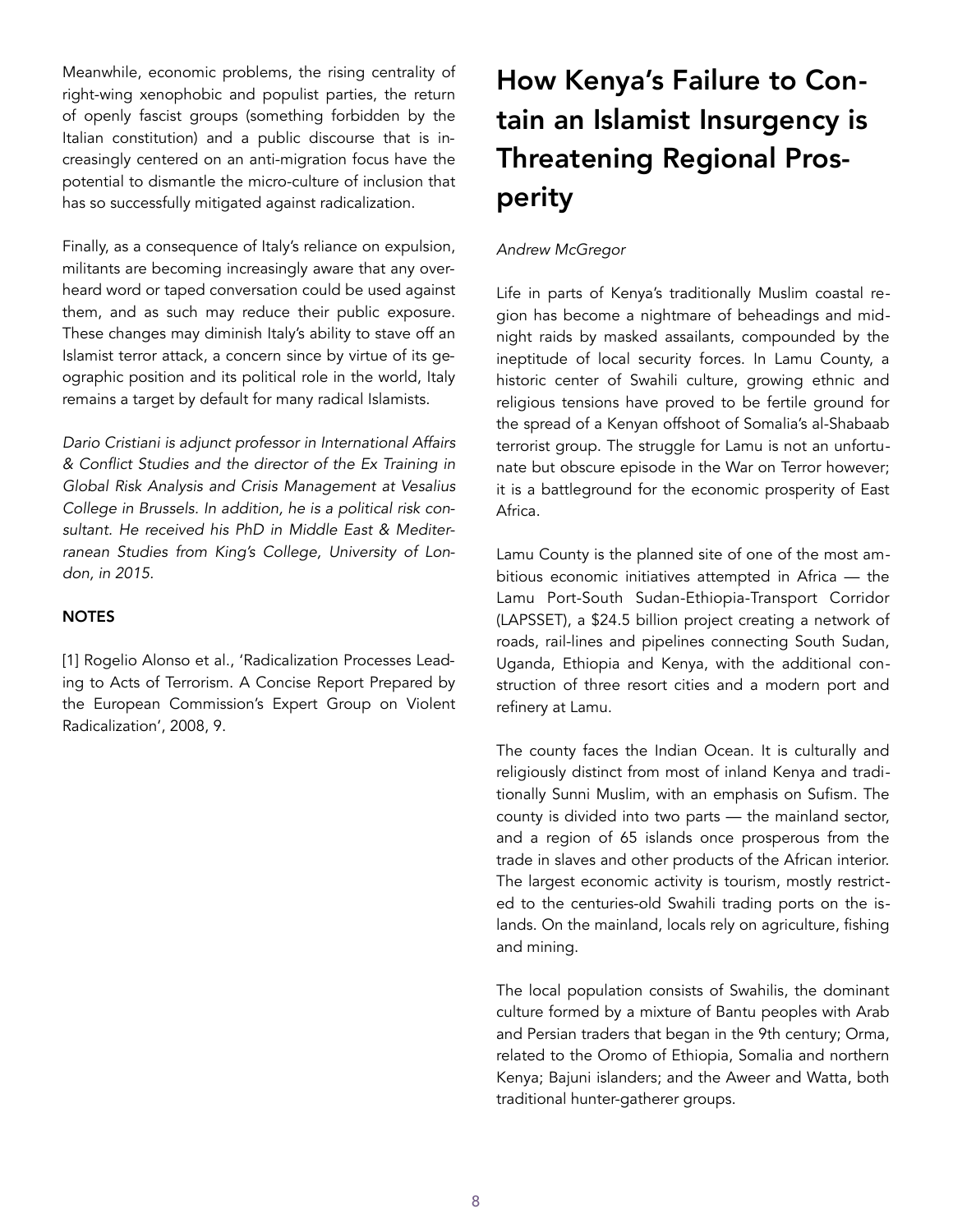Politically uninfluential and subject to ethnic and political violence in recent years, the region has been designated an operational security area since September 15, 2015. Social services such as healthcare and education are lacking, fresh water is scarce, food supplies are insecure and unemployment is high. [1]

Much of the region's violence is the result of a strategy by al-Shabaab to punish Kenya on its own soil for initiating an operation by the Kenya Defense Force (KDF) named Linda Nichi (Swahili for "Protect the Country") against al-Shabaab within Somalia in October 2011. The operation's declared intent was to stifle cross-border incursions by Somali militants. In practice, however, the deployment has created a Kenyan-controlled buffer zone known as Jubaland in southern Somalia.

#### The Mpeketoni Massacre

On June 15, 2014, al-Shabaab struck Lamu County, massacring 65 men, mostly Kikuyu Christian migrants from inland Kenya. The local police station offered no resistance and was quickly overrun, the police fleeing, leaving behind their weapons, which were collected by the attackers. Despite the presence of nearby police and military installations, the attack continued for ten hours without interference from security forces, who were apparently watching a broadcast of a FIFA World Cup soccer match.

Al-Shabaab claimed the massacre was in response to the "Kenyan government's brutal oppression of Muslims in Kenya through coercion, intimidation and extrajudicial killings of Muslim scholars" (*[Daily Nation](http://www.nation.co.ke/news/Mpeketoni-Lamu-Attack-Terrorism-Coast/-/1056/2351072/-/6jhh64/-/index.html)* [Nairobi], June 16, 2014).

Rather than address the al-Shabaab threat, Kenyan president Uhuru Kenyatta, a Kikiyu, attempted to shift blame for the attack to opposition politicians, claiming the massacre had nothing to do with al-Shabaab, despite al-Shabaab claiming responsibility for the attack on its offi-cial Twitter account earlier the same day [\(Reuters,](https://www.reuters.com/article/uk-kenya-attacks/islamist-militants-kill-eight-more-in-new-attack-on-kenya-coast-idUKKBN0ES0IS20140617) June 16, 2014; *[Daily Nation](http://www.nation.co.ke/news/Security-Al-Shabaab-Mpeketoni-Lamu-Attack/1056-2351062-n2wvds/index.html)* [Nairobi], June 16, 2014). Kenyatta also claimed that local police had received advance warning of the attack but ignored the warning [\(BBC,](http://www.bbc.com/news/world-africa-27882084) June 18, 2014).

Ethnicity is a relevant factor here. During the 1952-1960 colonial-era Mau Mau rebellion, British administrators used the Mpeketoni region for the resettlement of Kikiyu from Kenya's Central Highlands where the rebellion was concentrated. Mpeketoni was later used as a resettlement site for Kikiyu farmers who had returned to Kenya from Tanzania in the 1970s. These transfers of members of Kenya's largest and most powerful ethnic group created a lasting turbulence over land ownership issues and turned the Muslim Swahili community into a religious and ethnic minority in their traditional homeland. [2]

Typical of more recent attacks in Lamu County was one conducted on the evening of September 5-6, when terrorists in military gear struck two villages in the Hindi district of Lamu. Calling residents out by name, the gunmen beheaded four individuals in front of their wives and children before fleeing into the Boni Forest. Protests the next day over the security forces' inefficiency were broken up by riot police (*[The Standard](https://www.standardmedia.co.ke/ureport/story/2001253741/suspected-militants-behead-four-people-in-lamu)* [Nairobi], September 6). The Hindi police chief was later suspended for sleeping on the job (*[Daily Nation](http://www.nation.co.ke/news/Marwa-disbands-policing-groups-over-rogue-members/1056-4091342-175c16z/index.html)* [Nairobi], September 11).

# Operation Linda Boni: Security Failure in Lamu County

Kenya's counter-insurgency effort in the region, Operation Linda Boni, began in September 2015 and was expected to last 90 days (*[Daily Nation](http://www.nation.co.ke/news/Troops-to-pitch-tent-in-Boni-Forest-until-2017/1056-2958132-o2swyq/index.html)* [Nairobi], November 16, 2015). Operation Linda Boni is now in its third year, despite repeated pronouncements that all its objectives have been achieved. The operation involves a number of security agencies, including the KDF, the National Police Service, the Administration Police and the National Intelligence Service (NIS). Agents of the latter infiltrate the villages to identify supposed terrorist collaborators.

Despite the operation's massive expense, the Boni Forest, used as a base by Islamist militants, is still far from secured even though U.S. special forces reportedly provide logistical and training support to Kenyan troops operating there (*[The Star](https://www.2b1stconsulting.com/kenya-south-sudan-and-ethiopia-to-speed-up-lapsset-corridor-project/)* [Nairobi], February 10; [Daily](http://www.thedailybeast.com/big-game-us-soldiers-secret-hunt-for-jihadists-in-a-kenyan-forest)  [Beast,](http://www.thedailybeast.com/big-game-us-soldiers-secret-hunt-for-jihadists-in-a-kenyan-forest) August 2). The multi-agency operation suffers from infighting, poor coordination and inappropriate equipment. Mounting casualties have demoralized police and soldiers who have little to show for their efforts, and the increasing tempo of attacks in Lamu County has alarmed Kenyan security officials.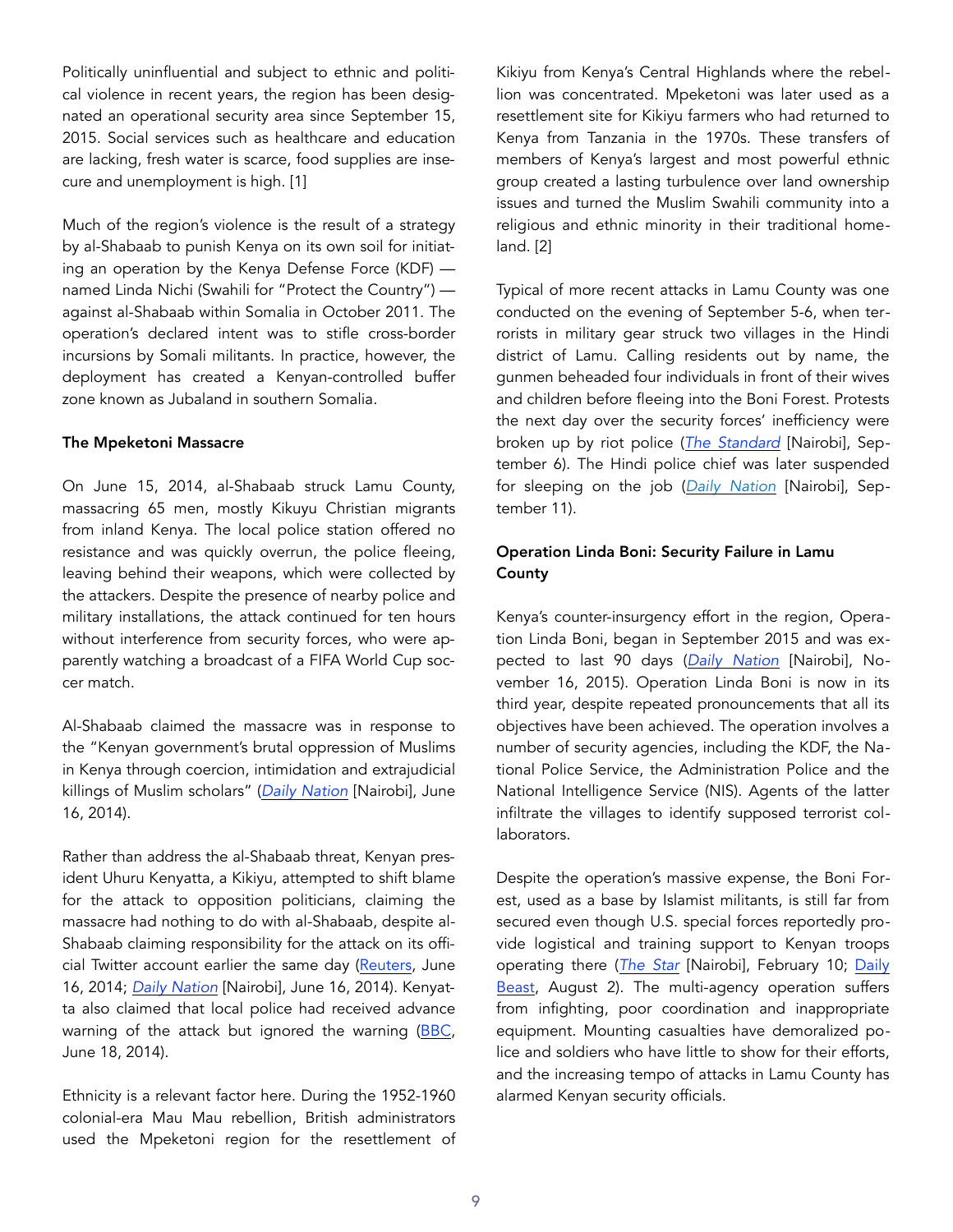Coast Regional Coordinator Nelson Marwa, an outspoken security hardliner, made some pointed criticisms of the Operation Linda Boni: "We have the Operation Linda Boni in place. It is now almost two years and the way things are, it's like we haven't achieved the objective of flushing out criminals inside the forest… How do al-Shabaab find their way past our forces ... to get into villages, kill people and go back into the same forest or cross the same borders where our KDF soldiers are? We have enough airplanes and I wonder why most of them are just lying in the bases instead of being put out there to patrol these places. People must be [held] responsible…" (*[The Nation](http://www.nation.co.ke/news/Marwa-hits-out-at-KDF-over-Linda-Boni-operation/1056-4089622-h53bo7/index.html)* [Nairobi], September 10).

Lamu County Commissioner Gilbert Kitiyo responded by claiming, without documentation, that the operation had reduced al-Shabaab's capacity to mount attacks by 80 percent (*[Daily Nation](http://www.nation.co.ke/counties/lamu/Operation-Linda-Boni-thumbs-up/3444912-4103270-10uck1rz/index.html)* [Nairobi], September 20). On October 5, Operation Linda Boni director Joseph Kanyiri announced the al-Shabaab presence in Lamu County was "almost at zero level" (*[The Star](https://www.the-star.co.ke/news/2017/10/06/shabaab-almost-zero-in-lamu-linda-boni-succeeding-says-boss_c1647428)* [Nairobi], October 6).

## LAPSSET: East Africa's Economic Hope

In a region already beset by land ownership disputes, the LAPSSET project has led to rampant speculation and fraudulent land transactions. The project is being implemented without consultation with the local community and is expected to bring an influx of one million migrants to the region, few if any of them Muslims. It will be a massive and irreversible demographic shift that al-Shabab's Jaysh Ayman unit is already exploiting to recruit local Muslims.

Despite government promises, local benefits of LAPS-SET are already proving to be illusory. A presidential directive to LAPSSET to provide 1,000 scholarships worth \$550,000 to train local youth on the technical aspects of port operations was ignored by the agency, which provided only ten scholarships worth \$17,000 to non-locals (*[Business Daily](http://www.businessdailyafrica.com/economy/Lapsset-on-the-spot-for-defying-President-on-scholarships/3946234-4100280-e25ccn/index.html)* [Nairobi], September 17).

The construction of Kenya's pipeline to Lamu from the oilfields in Turkana County is also now in jeopardy after its budget was cut by 70 percent to help pay for a courtordered repeat of the fraud-plagued presidential election on October 26, and the failure to pass the 2015 Petroleum Bill after President Kenyatta attempted to cut local communities' revenue shares in half (*[Business Daily](http://www.businessdailyafrica.com/news/Budget-cut--hits-plan-build-lamu-pipeline/539546-4130964-13qcwi1z/)* [Nairobi], October 8).

## Al-Shabaab's Kenyan Affiliate

Though directed by Somalia's al-Shabaab movement, Jaysh Ayman ("Army of the Faithful") presents itself as a local movement defending Swahili Muslims while fighting a corrupt Kenyan government and pursuing the creation of a caliphate on the Kenyan coast. As well as night attacks on settlements, Jaysh Ayman has struck power infrastructure and frequently ambushes cars, passenger buses and trucks on highways running through Lamu County (*[The Star](https://www.the-star.co.ke/news/2017/08/08/iebc-plans-in-lamu-in-disarray-as-shabaab-bombs-power-point_c1611855)* [Nairobi], August 8; *[Standard](https://www.standardmedia.co.ke/article/2001250121/three-killed-as-al-shabaab-attack-vehicles-in-lamu)* [Nairobi], August 2; *[The Star](https://www.the-star.co.ke/news/2017/08/07/cops-in-gun-exchange-with-al-shabaab-after-lamu-ied-attack_c1611666)* [Nairobi], August 7). Security on the main roads has grown so bad that vehicles can only move safely in police-escorted convoys.

As well as hundreds of Kenyan Muslims, Jaysh Ayman includes foreign fighters. Maalik Alim Jones, a Maryland native and Jaysh Ayman volunteer, was arrested in December 2015 while trying to board a boat from Somalia to Yemen. A convicted child abuser who abandoned his family in the United States to join al-Shabaab, Jones pleaded guilty to various terrorism-related charges on September 8 (*[Baltimore Sun](http://www.baltimoresun.com/news/maryland/bs-md-maalik-jones-al-shabbab-20160117-story.html)*, January 18, 2016; *[Balti](http://www.baltimoresun.com/news/maryland/crime/bs-md-maryland-terrorism-20170908-story.html)[more Sun,](http://www.baltimoresun.com/news/maryland/crime/bs-md-maryland-terrorism-20170908-story.html)* September 8).

Jones was a suspect in the Mpeketoni massacre and appeared in an al-Shabaab propaganda video before joining an unsuccessful June 14, 2015 attack on a KDF camp in Lamu County (*[Daily Nation](http://www.nation.co.ke/news/US-citizen-charged-Al-Shabaab-KDF-camp/1056-3029966-i3g2hv/index.html)* [Nairobi], January 12, 2016). Also prominent in the video was a 25-year-old English al-Shabaab volunteer and convert to Islam, Thomas Evans (a.k.a. Abd al-Hakim, or "the White Beast"), who was killed in the attack. [3] Evans, who married a 13-year-old Somali girl and gained a reputation for beheading Christians, is seen in the video greeting a German fellow convert and al-Shabaab fighter, Andreas Martin Muller, (a.k.a. Abu Nusaybah, or Ahmad Khalid) (*[Express](http://www.express.co.uk/news/world/586886/White-beast-killed-Kenya-fighting-Al-Shabaab)* [London], June 25, 2015; [Telegraph,](http://www.telegraph.co.uk/news/uknews/terrorism-in-the-uk/11925035/My-British-terrorist-son-is-burning-in-hell-for-his-crimes.html) October 11, 2015). Eleven other Jaysh Ayman members were killed in the firefight, including Luqman Osman Issa (a.k.a. Shirwa), who is believed to have directed the Mpeketoni massacre ([Reuters](http://www.reuters.com/article/us-kenya-attack/kenya-says-kills-al-shabaab-commander-and-possibly-militant-briton-idUSKBN0OV0QH20150615) [Nairobi], June 15, 2015).

## Weak Security Response

A particularly effective al-Shabaab tactic involves ambushing rescuers after a poorly protected armored per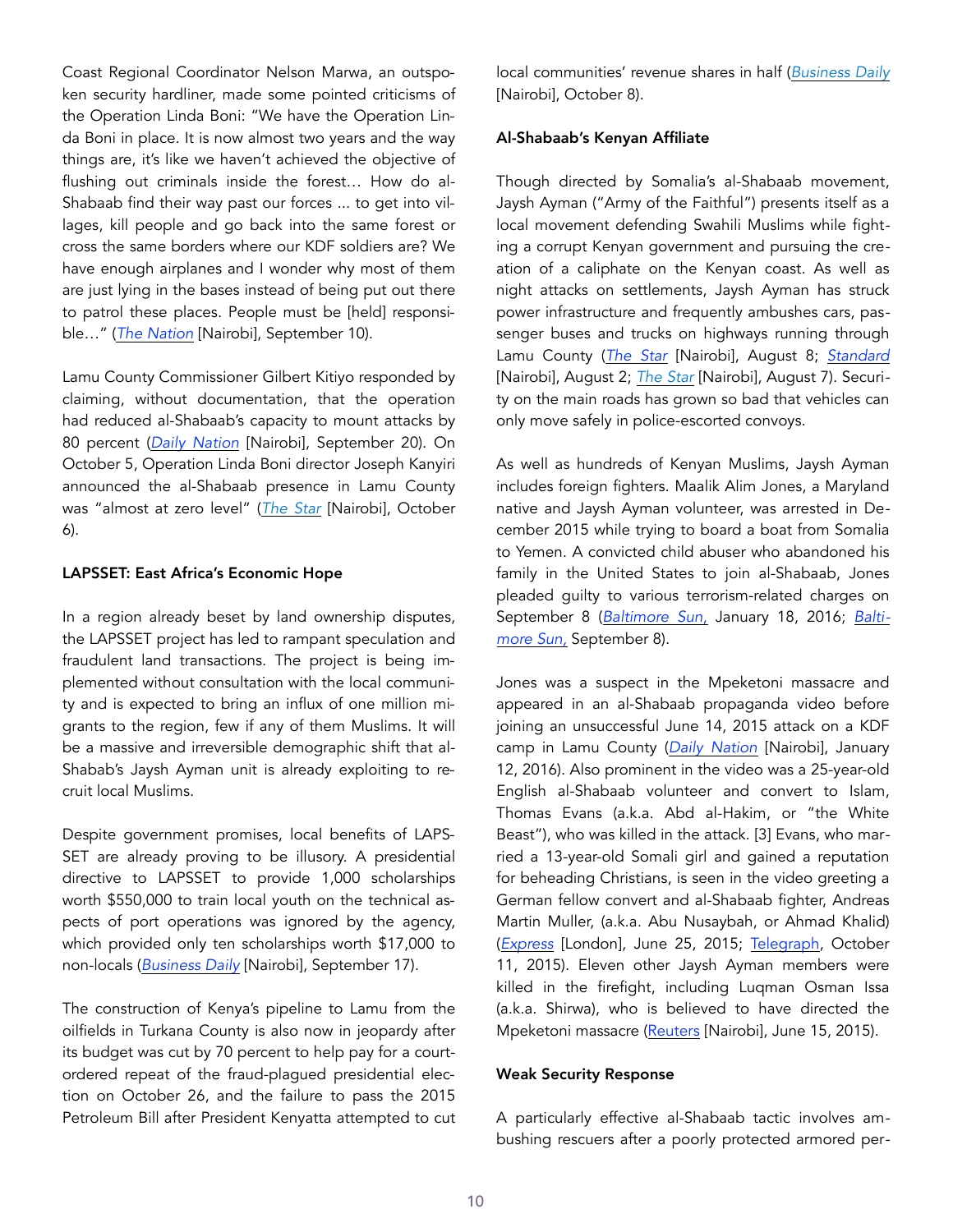sonnel carrier (APC) has struck a mine. As anger over poor equipment grows in the ranks, the government has promised to purchase and deploy mine-resistant ambush protected (MRAP) APCs.

The militants make extensive use of roadside improvised explosive devices (IEDs) to dissuade security forces from patrolling. The bombs take a steady toll on security personnel who remain helpless against an invisible enemy. The Chinese-made VN-4 "Rhinoceros" multi-role light APCs, in use by government forces, protect only against small arms fire. In addition, they are poorly ventilated, making them unsuitable for use in the hot and humid conditions of the coast. The only other export customer for the VN-4 is Venezuela, which has used them extensively against civilian protesters but not in combat situations.

Thirty of the VN-4 APCs were purchased in February 2016 after widespread criticism of the capabilities of Serbian, Chinese and South African-made APCs obtained through a corruption-plagued procurement system (*[The Standard](https://www.standardmedia.co.ke/article/2001241799/8-killed-as-armoured-vehicle-runs-over-explosives-in-lamu)* [Nairobi], June 1, 2017; [Defence](http://www.defenceweb.co.za/index.php?option=com_content&view=article&id=35245:kdf-faces-grilling-over-the-acquisition-of-faulty-armoured-vehicles&catid=50:Land&Itemid=105)  [Web,](http://www.defenceweb.co.za/index.php?option=com_content&view=article&id=35245:kdf-faces-grilling-over-the-acquisition-of-faulty-armoured-vehicles&catid=50:Land&Itemid=105) June 26, 2014). The VN-4s are deployed by the General Service Unit (GSU), a paramilitary unit within Kenya's national police that dates back to the Mau Mau uprising. Many GSU members have received Israeli training, while some officers have been trained in the United Kingdom.

In partial fulfillment of the government's promise, 35 CS/ VP3 "Bigfoot" APCs were delivered to the government by China's Poly Technologies in January 2017 (*[Daily Na](http://www.nation.co.ke/news/Anti-mines-vehicles-offer-protection-from-small-arms/1056-3965162-7cget2/index.html)[tion](http://www.nation.co.ke/news/Anti-mines-vehicles-offer-protection-from-small-arms/1056-3965162-7cget2/index.html)* [Nairobi], June 11). Classed as MRAP and already in use in Nigeria and Uganda, the APCs were sent to the Rural Border Patrol Unit, established in 2008 after multiple disturbances along the Somali border. The border patrol unit is part of the Administration Police (AP), a paramilitary police force responsible for guarding public buildings and providing a rapid deployment unit for emergency use.

Kenyan officials and security experts have suggested al-Shabaab is being provided with local intelligence by elements within Kenya (*[Sunday Nation](http://mobile.nation.co.ke/news/-Enemy-within--cited-in-series-of-terror-attacks/1950946-3954598-format-xhtml-lmx95nz/index.html)* [Nairobi], June 4). This gives the militants an edge over police forces, which are often drawn from Christian inland communities and view the Muslim communities of the Coast with suspicion and distrust at best. The heavy hand of the KDF and other security forces in terms of torture, disappearances and the unsolved murders of dozens of Kenyan Muslim leaders in recent years continues to work against the development of an effective intelligence network in Lamu County. [4]

## Sacrificing Boni Forest

An investigation by a Nairobi daily found a number of security agents asserting that intelligence reports from 2012 that described how al-Shabaab was establishing bases in the 517 square mile Boni National Reserve were ignored. The reports detailed how al-Shabaab was bringing in equipment including GPS trackers and nightvision goggles. According to one agent: "We alerted local police to be aware and watch over these dense forests. No one cared" (*[Daily Nation](http://www.nation.co.ke/news/Agencies--ignored-intelligence-reports--on--Shabaab--/1056-4023478-12vodwo/index.html)* [Nairobi], July 20).

The Boni Forest canopy is dense, restricting aerial surveillance, and roads are few, limiting the mobility of security forces. Al-Shabaab's strategic placement of mines and IEDs complicates the efforts of security forces to infiltrate the forest.

Marwa, the Coast regional coordinator, has insisted on the necessity of bombing "that forest completely," adding in bombastic fashion that he "will enter the forest if others fear going there … I am ready to die while fighting al-Shabaab in the forefront as the commander" (*[The Star](https://www.the-star.co.ke/news/2017/06/29/marwa-threatens-to-bomb-boni-forest-says-ready-to-die-in-war-on-al_c1588106)* [Nairobi], June 29).

Bombing the Boni Forest, however, poses a risk to its native inhabitants, the Aweer (or Boni), a group of 3,000 indigenous hunter-gatherers whose traditional lifestyle has already been challenged by forced resettlement and a government ban on hunting. The Aweer are now forbidden to enter the forest during military operations, but have not been provided with food aid since last year (*[Standard](https://www.standardmedia.co.ke/article/2001243919/mixed-fortunes-of-operation-linda-boni-as-locals-cry-foul)* [Nairobi], June 18). The forest is also home to several rare endangered species.

Joseph Kanyiri, the director of Operation Linda Boni, has struck back at environmentalist critics of the bombing: "I cannot comprehend why someone feels this way when a number of trees are destroyed in order to save a thousand lives … This is serious business and that's why I am asking activists and conservationists to stick their necks elsewhere. We are here to protect lives and end terrorism and that will happen at any cost. The Aweer community remains intact and their lives go on. After all,